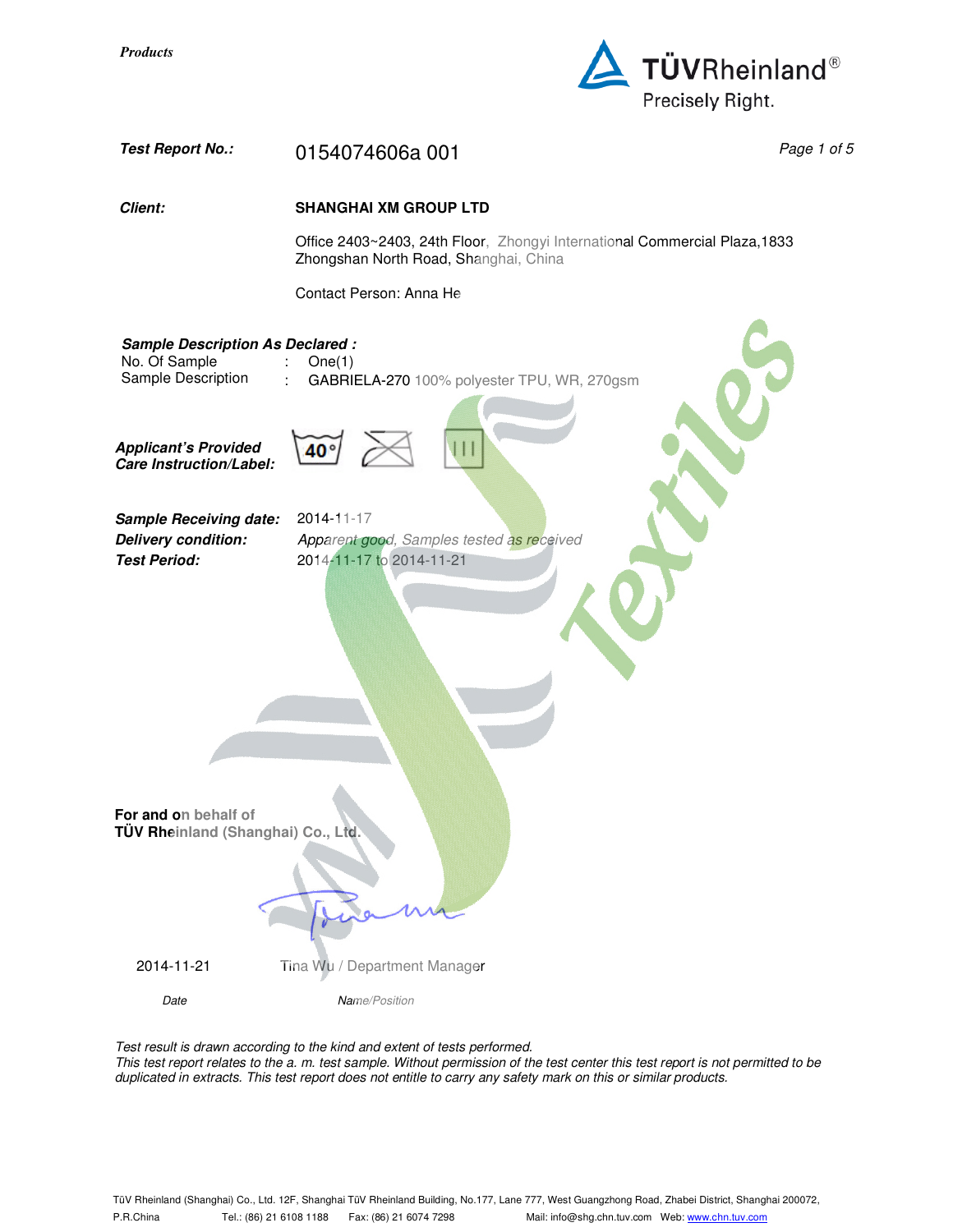

#### **Conclusion**

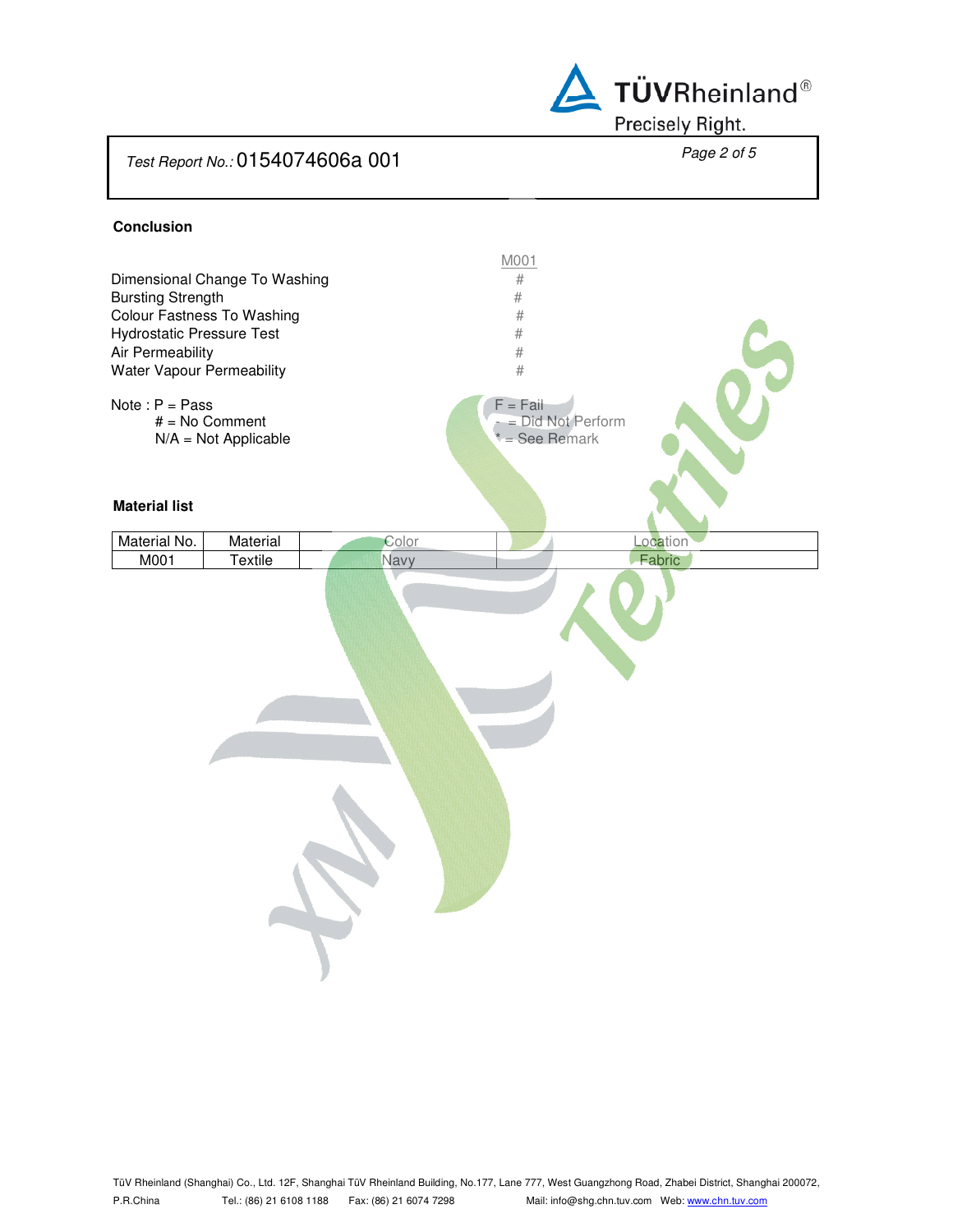

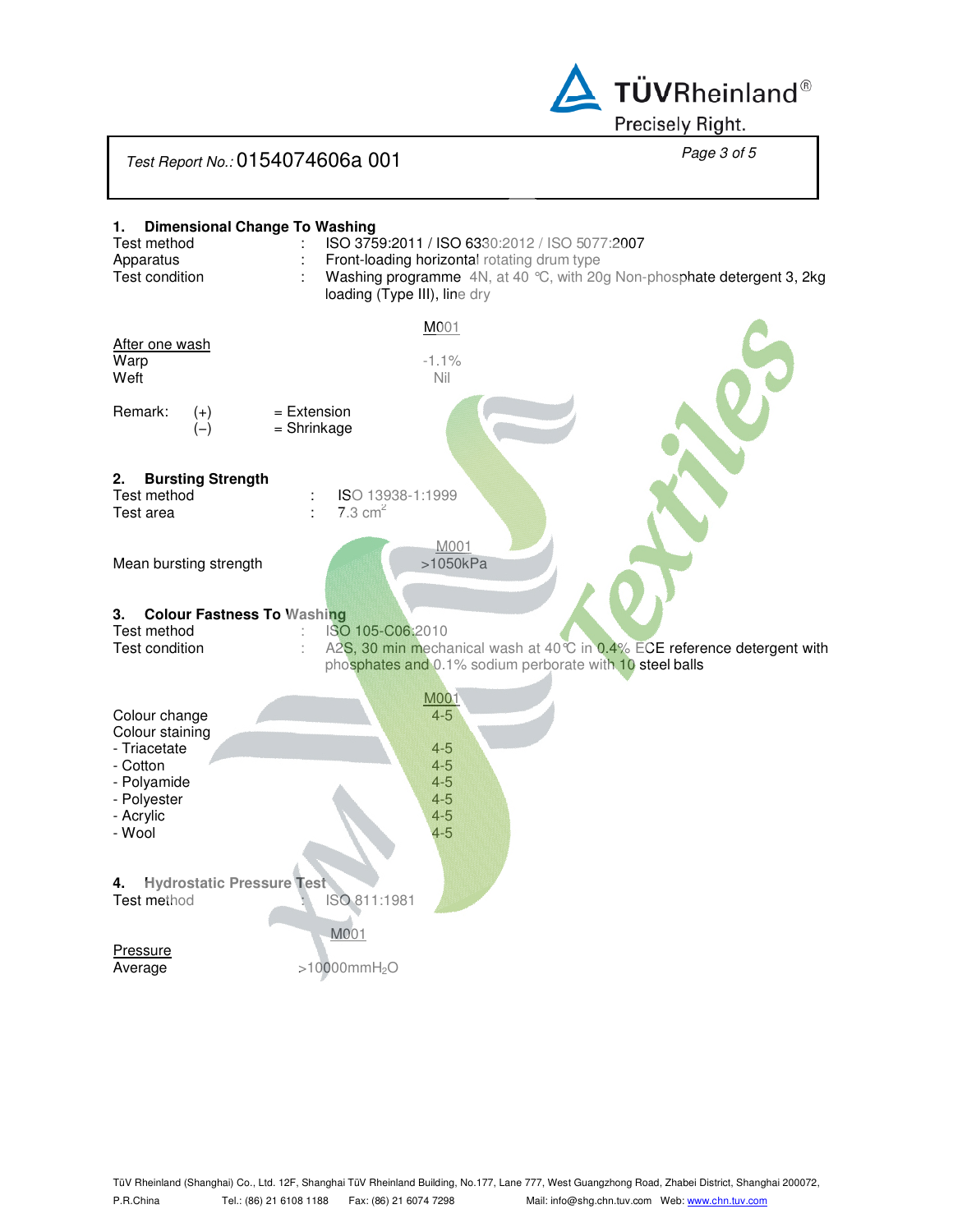

**5. Water Vapour Permeability**

Test method : BS 7209:1990

Water vapour permeability

M001 380.8g/m<sup>2</sup>/24h